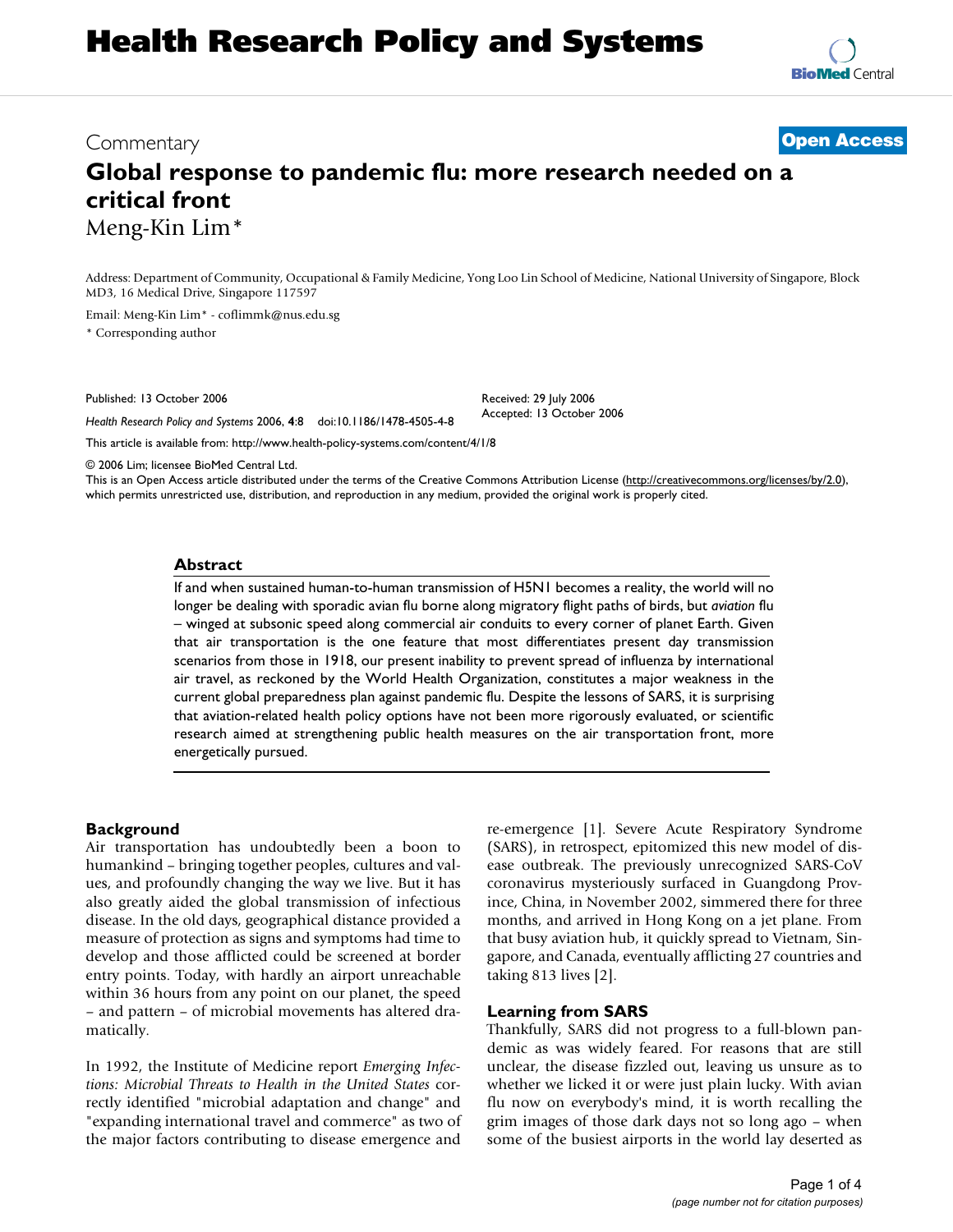panic-stricken, would-be travelers stayed home. Anxious aircrew clamored for adequate protection at work [3] while medical and airline industry officials rejected the notion that the virus could be transmitted on airplanes – until the World Health Organization (WHO) weighed in to say that travelers seated within two rows of an infected person could be in danger. We now know that passengers sitting eight rows away are not any safer, and that out of a total of 40 commercial air flights investigated for carrying SARS infected passengers, five have been found to be associated with probable onboard transmission of SARS, involving 37 passengers in all [4].

The first in-flight transmission of SARS occurred in a female flight attendant who caught it from a family of three Singaporeans incubating the virus on a Singapore Airlines flight between New York and Frankfurt on 14 March 2003 [5]. Soon after, more cases were reported, such as when a cluster of thirteen passengers from Hong Kong was infected during an Air China Flight to Beijing on 15 March 2003, with a 72 year fellow passenger believed to be the source [6]. Then there was the pandemonium which broke when a certain 48-year-old man with symptoms of SARS was discovered to have flown on Lufthansa from Hong Kong to Munich, Barcelona, Frankfurt, London, Munich again, Frankfurt again, and back to Hong Kong before entering a hospital on his own accord. On 10 April 2003, the Hong Kong Department of Health had to desperately appeal for passengers and aircrew from all seven flights to consult their doctors [5].

As the fear of SARS became more contagious than the contagion itself, stock markets tumbled and billions of dollars were lost. Coming close at the heels of 9/11 and the Iraq war, SARS dashed hopes of recovery for the ailing airline industry. The latter is understandably not saying very much these days about any avian flu contingency plans they might have; one certainly hopes that appropriate preventive measures are being put into place. But that may be just the problem: What is the evidential base for effective public health interventions in the aviation industry, and how rigorously have the relevant aviation policy options been evaluated in the intervening years since the SARS episode [7]?

# **Did we really learn?**

Take thermal scanners for instance – first deployed in Singapore's Changi Airport and enthusiastically adopted by other "high-risk" airports around the world, in answer to the International Civil Aviation Organization's (ICAO) call for mass-screening of arriving and departing passengers and crews for raised temperature [8]. It was an innovative application of military technology to address an urgent need. To date, however, we are none the wiser regarding the sensitivity, specificity, or cost effectiveness

of this screening tool for SARS, much less its usefulness for influenza. About all we know is that Canadian officials reportedly screened 1 million passengers with thermal scanners at an estimated cost of Can\$7.55 million, without detecting a single case of SARS [9,10].

No one knows for sure what preventive measures all airlines and airports of the world should uniformly adopt in order to mitigate the spread of infectious diseases by air. The WHO's global influenza preparedness plan merely acknowledges, without elaboration, that "air travel might hasten the spread of a new virus, and decrease the time available for preparing interventions" [11] while ICAO's current website repeats the same general measures that it had posted for SARS [12]. With the threat of an influenza pandemic looming, which by all accounts will make SARS pale in comparison, all we have to go by today is the same generic advice on hand washing and personal hygiene for airline workers, and a negative assurance of sorts from the US Centers for Disease Control and Prevention (CDC) that "there is *no evidence* that avian influenza is spread through contact with baggage, packages, or other objects..." [13].

## **Neglected front?**

Apart from the desperate culling of affected poultry, much of the current global preparatory activities against avian flu pandemic revolve around surveillance, diagnostics, hospital infection control, vaccines production, and stockpile of antiviral agents. These efforts are necessary and laudable, but might they not also reflect the "medical" bias of existing paradigms? The SARS episode had highlighted the importance of enlisting travel industry workers and travelers as frontline fighters in the global response. If and when sustained human-to-human transmission of H5N1 becomes a reality, the world will no longer be dealing with sporadic avian flu borne along migratory flight paths of birds [14,15] but *aviation* flu – winged at subsonic speed along commercial air conduits to every corner of planet Earth. Surely any global battle plan against pandemic flu should entertain the notion of stopping the enemy at the gates, or along the corridors of its advance, before it reaches our homes, hospitals and clinics?

Alas, the 2005 WHO report *Avian influenza: assessing the pandemic* has dismally concluded that "If only a few countries are affected, travel-related measures, such as exit screening for persons departing from affected areas, might delay international spread somewhat, but cannot stop it. When large numbers of cases occur ... entry screening at airports and borders will have no impact" [16]. Granted, if a substantial portion of transmission occurs during the incubation or asymptomatic phase of disease, entry screening is unlikely to be effective in preventing or delay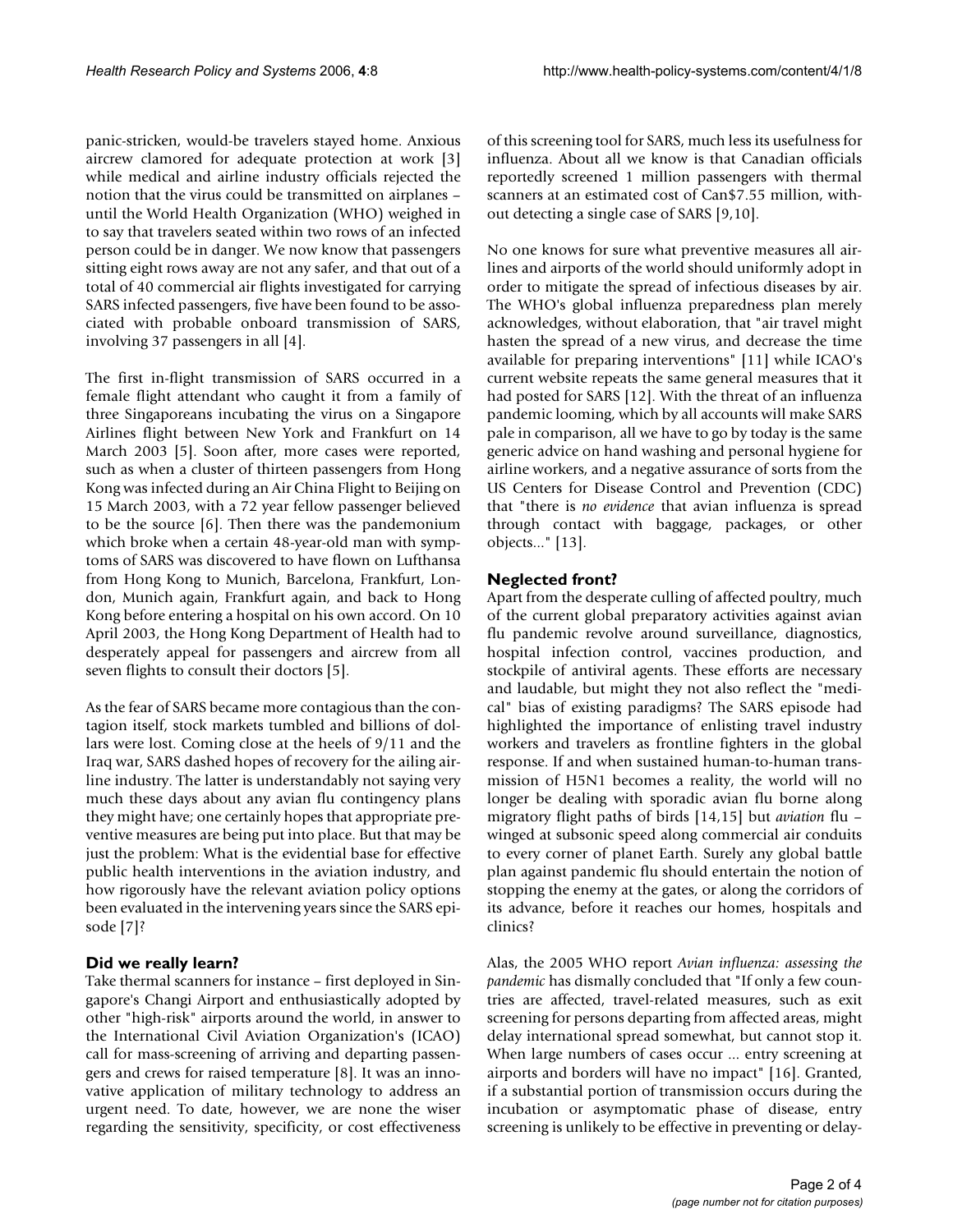ing an epidemic resulting from the importation of influenza [17]; and granted, the short time lag for scrambling upon discovery of a sentinel case will pose serious challenges to effective quarantine and contact tracing measures; but are we acquiescing on this critical front too readily?

#### **What must we do?**

Sensible actions depend on knowing precisely what is going on, which in turn depends on good quality data. The fact of the matter is, we have simply not invested enough in the kind of multidisciplinary research needed, involving epidemiology [18], mathematical modeling [19], computational simulation [20], electronic tracking [21], and biological detection technology [22], to name a few, to elucidate the dynamics of microbial transmission associated with air travel, be it in aircraft cabins, toilets, or transit lounges. Four years after SARS, and we are no clearer regarding the complex spatial interactions of travelers converging on busy air terminals; or how best such human traffic may be channeled to minimize the risk of viral transmission; or what impact stringent screening impositions would have on passenger reaction and behavior. If the economic and wider arguments for maintaining continuity of air traffic flow (without which many nations could find their ability to keep going during a pandemic severely impaired) are not well researched and understood beforehand, arbitrary and capricious actions such as panic closure of borders, possibly leading to an abrupt global shut-down, could well result.

The current view is that under most scenarios, restrictions on air travel are likely to be of little value in delaying the proliferation of epidemics, unless almost all travel ceases very soon after epidemics are detected [23]. But if the technology for picking out passengers capable of transmitting deadly pathogens and setting off killer epidemics does not exist today, should we not be pursuing it as energetically as we do, the technology for stopping terrorists from boarding a plane? Against a conservatively estimated US\$800 billion a year that a human pandemic of avian influenza could cost the global economy [24], not to mention the incalculable cost in terms of human lives [25], it seems incredible that the aviation lessons of SARS have not led to an acceleration of scientific research and health policy evaluation aimed at strengthening public health defenses on the air transportation front.

### **Conclusion**

To put things in perspective, we are engaged in a millennia-old, interspecies struggle between man and microbes. While the unseen enemy thrives because of its capacity for relentless adaptation and opportunistic spread, our own record of survival and progress owes much to the fact that at every critical turn, we have somehow managed to ask the right questions and looked hard enough at the right places for the right answers – be it in quarantine and vaccination strategies or an armamentarium of antibiotics and antiviral agents. In the coming epic battle against pandemic flu, the stakes have never been higher. If our strategies (read: health policies) are to work, they must be reliably informed by accurate intelligence (read: health research) which must cover all bases. Given that international air travel is the one feature that most differentiates present day transmission scenarios from those in 1918, it is surely relevant to ask, just how flu-ready are the airlines and airports of the world?

The call is for more scientific research devoted to this critical front. Two aspects deserve particular attention: (a) the science of transmission of infection between individuals and nations via air transportation and (b) the rigorous examination of policy options, based on the evidence and taking into consideration the economic trade-offs required. Resolving the tension between these aspects (and between the concerns of doomsday modelers and real-world policy makers in government, world health and air transport organizations) will improve the confusing impasse we seem to be in at present.

### **Competing interests**

The author(s) declare that they have no competing interests.

#### **References**

- 1. Lederberg J, Shope RE, Oaks SC jr, Eds: **[Emerging infections:](http://www.ncbi.nlm.nih.gov/entrez/query.fcgi?cmd=Retrieve&db=PubMed&dopt=Abstract&list_uids=1435830) [microbial threats to Health in the United States. Commit](http://www.ncbi.nlm.nih.gov/entrez/query.fcgi?cmd=Retrieve&db=PubMed&dopt=Abstract&list_uids=1435830)[tee on Emerging Microbial Threats to Health.](http://www.ncbi.nlm.nih.gov/entrez/query.fcgi?cmd=Retrieve&db=PubMed&dopt=Abstract&list_uids=1435830)** Institute of Medicine, National Academies Press, Washington, D.C; 1992.
- 2. World Health Organization: **Cumulative Number of Reported Probable Cases of SARS from 1 Nov 2002 to 11 July 2003.** [[http://www.who.int/csr/sars/country/2003\\_07\\_11/en/\]](http://www.who.int/csr/sars/country/2003_07_11/en/).
- 3. The Association of Flight Attendants: **Flight Attendants Demand Protection from SARS.** AFL-CIO Press release. Washington, D.C. April 3, 2003
- 4. Mangili A, Gendreau MA: **[Transmission of infectious diseases](http://www.ncbi.nlm.nih.gov/entrez/query.fcgi?cmd=Retrieve&db=PubMed&dopt=Abstract&list_uids=15767002) [during commercial air travel.](http://www.ncbi.nlm.nih.gov/entrez/query.fcgi?cmd=Retrieve&db=PubMed&dopt=Abstract&list_uids=15767002)** *Lancet* **365(9463):**989-96. 2005 Mar 12–18
- 5. Lim MK, Koh D: **SARS and occupational health in the air.** *Occupational and Environmental Medicine* 2003, **60(8):**539-40.
- 6. Olsen SJ, Chang HL, Cheung TYY, Tang AFY, Fisk TL, Ooi SPL, Kuo HW, Jiang DDS, Chen KT, Lando J, Hsu KH, Chen TJ, Dowell SF: **[Transmission of the Severe Acute Respiratory Syndrome on](http://www.ncbi.nlm.nih.gov/entrez/query.fcgi?cmd=Retrieve&db=PubMed&dopt=Abstract&list_uids=14681507) [Aircraft.](http://www.ncbi.nlm.nih.gov/entrez/query.fcgi?cmd=Retrieve&db=PubMed&dopt=Abstract&list_uids=14681507)** *N Engl J Med* 2003, **349:**2416-2422.
- 7. Pickles H: **Using lessons from the past to plan for pandemic flu.** *BMJ* 2006, **1;332(7544):**783-6.
- 8. Fitzsimons B: **ICAO takes action on SARS. Aviation International News. Paris.** [\[http://www.ainonline.com/Publications/paris/](http://www.ainonline.com/Publications/paris/paris_03/pd2sarspg18.html) [paris\\_03/pd2sarspg18.html](http://www.ainonline.com/Publications/paris/paris_03/pd2sarspg18.html)]. June 16 2003
- 9. St John RK, King A, de Jong D, Bodie-Collins M, Squires SG, Tam TW: **[Border screening for SARS.](http://www.ncbi.nlm.nih.gov/entrez/query.fcgi?cmd=Retrieve&db=PubMed&dopt=Abstract&list_uids=15705315)** *Emerg Infect Dis* 2005, **11(1):**6-10.
- 10. Rothstein MA, Alcalde MG, Elster NR, Majunder MA, Palmer LI, Stone TH, Hoffman RE: **Quarantine And Isolation: Lessons Learned From Sars.** *A Report to the Centers for Disease Control and Prevention Institute for Bioethics, Health Policy and Law University of Louisville School of Medicine* 2003.
- 11. World Health Organization Department of Communicable Disease Surveillance and Response Global Influenza Programme: **WHO global influenza preparedness plan-The role of WHO and recommendations for national measures before and during**